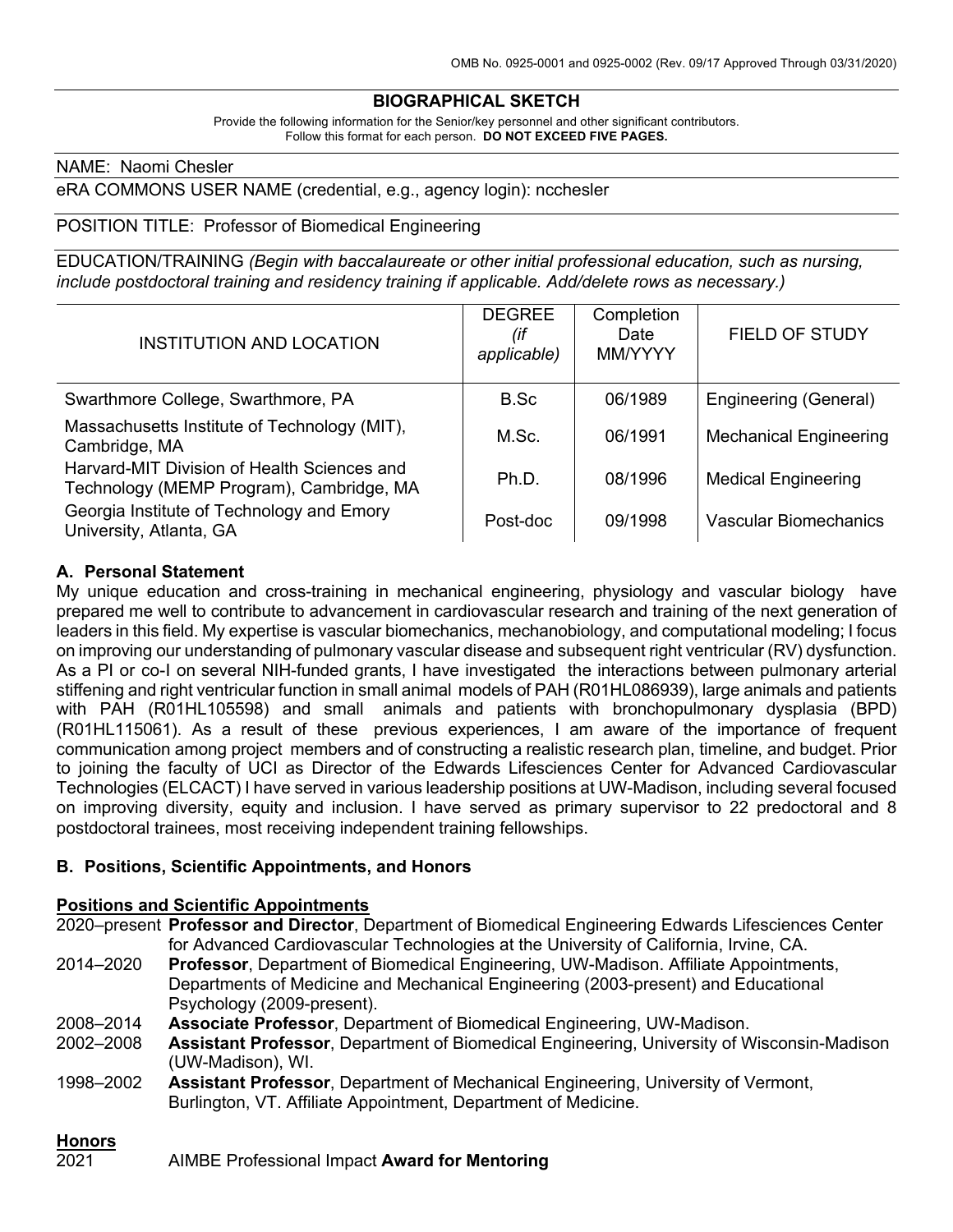| 2019      | <b>ASME McDonald Mentoring Award</b>                                                      |
|-----------|-------------------------------------------------------------------------------------------|
| 2015-2018 | AIMBE Fellow, BMES Fellow, and IAMBE Fellow                                               |
| 2015      | Fulbright scholar, Israel Program                                                         |
| 2014      | <b>BMES Diversity Award</b>                                                               |
| 2013      | ASME Fellow and Vilas Distinguished Achievement Professor at UW-Madison                   |
| 2011      | Invited participant in National Academy of Engineering-sponsored Frontiers of Engineering |
|           | <b>Education Symposium</b>                                                                |
| 2009      | Fulbright scholar, Belgium-Luxembourg Program                                             |
| 2008      | Denice D. Denton Emerging Leader Award, Anita Borg Institute                              |
| 2004      | Invited participant in NAE-sponsored U.S.-Japan Frontiers of Engineering Symposium        |
| 2003      | Invited participant in U.S. National Committee on Biomechanics-sponsored Frontiers in     |
|           | <b>Biomechanics Symposium</b>                                                             |
| 2002      | Invited participant in National Academy of Engineering-sponsored Frontiers of Engineering |
| 1999      | National Science Foundation CAREER Award for Young Faculty                                |
| 1994-1995 | MIT-Japan Program Ayukawa Fellow and Prize Recipient                                      |
| 1993      | Meredith Kamm Memorial Award for Leadership, MIT                                          |
| 1990-1993 | National Science Foundation Graduate Research Fellowship, MIT                             |
| 1989      | Phi Beta Kappa, Tau Beta Pi, Sigma Xi, Swarthmore College                                 |

# **C. Contributions to Science**

### 1. Pulmonary artery remodeling

Changes in arterial mechanical properties – that is, arterial biomechanics -- are both a cause and consequence of cardiovascular disease. Indeed, large artery stiffening is an indepenent predictor of mortality from both right and left ventricular failure. I have led the field in quantifying the causes and consequences of pulmonary arterial stiffening *in vivo* and *ex vivo* in preclinical and clinical studies. Some examples are the differential impacts of collagen content and cross-linking on stiffening (a), the differential effetcs of arterial strain and remodeling on stiffening (b), the discovery that arterial viscoelasticity changes are also a consequence of cardiopulmonary disease and may impair ventricular function (c), and the development of mathematical models to detail collagen contributions to arterial mechanical behavior (d).

- a) Wang Z and **Chesler NC**. *Role of collagen content and cross-linking in large pulmonary arterial stiffening after chronic hypoxia* (2012) Biomechanics and Modeling in Mechanobiology*,* Jan;11(1- 2):279-89. doi: 10.1007/s10237-011-0309-z. Epub 2011 May 3. PMID 3248635
- b) Golob MJ, Tabima DM, Wolf GD, Johnston JL, Forouzan O, Mulchrone AM, Kellihan HB, Bates ML, **Chesler NC**. (2017)*. Pulmonary arterial strain- and remodeling-induced stiffening are differentiated in a chronic model of pulmonary hypertension*. J Biomech. 2017 Apr 11;55:92-98. doi:10.1016/j.jbiomech.2017.02.003.PMID: 28262286
- c) Wang Z, Lakes RS, Golob M, Eickhoff JC, **Chesler NC**., (2013). *Changes in large pulmonary arterial viscoelasticity in chronic pulmonary hypertension.* PLoS One. 2013 Nov 6;8(11):e78569. PMID24223157
- d) Tian L, Wang Z, Liu Y, Eickhoff JC, Eliceiri KW, **Chesler NC** (2015). *Validation of an arterial constitutive model accounting for collagen content and crosslinking.* Acta biomaterialia. PMID:26654765

## 2. Pulmonary vascular impedance

As noted above, large artery stiffening is an independent predictor of ventricular failure. One mechanism of action of this arterial biomechanical change on ventricular function is pulsatile blood flow dynamics such as pressure and flow wave reflections. In order to measure the hemodynamic effects of arterial stiffening in the pulmonary circulation, I have developed *in vivo* and *ex vivo* protocols for measuring the opposition to pulsatile blood flow in the pulmonary circulation, termed pulmonary vascular impedance. *In vivo*, we have measured impedance in preclinical and clinical studies under the acute stresses of hypoxia and exercise (see (a) and (b) below) or as affected by estrogen, sex and genotype. *Ex vivo,* we modified salt-perfused mouse lung systems to provide not only oscillations in airway pressure for ventilation but also pulsations in pulmonary vascular flow to mimic physiological flow. The critical advantage of measuring pulsatile pressure-flow relationships in isolated lungs *ex vivo* is that molecular mechanisms of pulmonary vascular impedance changes can be investigated using genetically engineered mouse models of disease. We first developed this technique with wild type mice,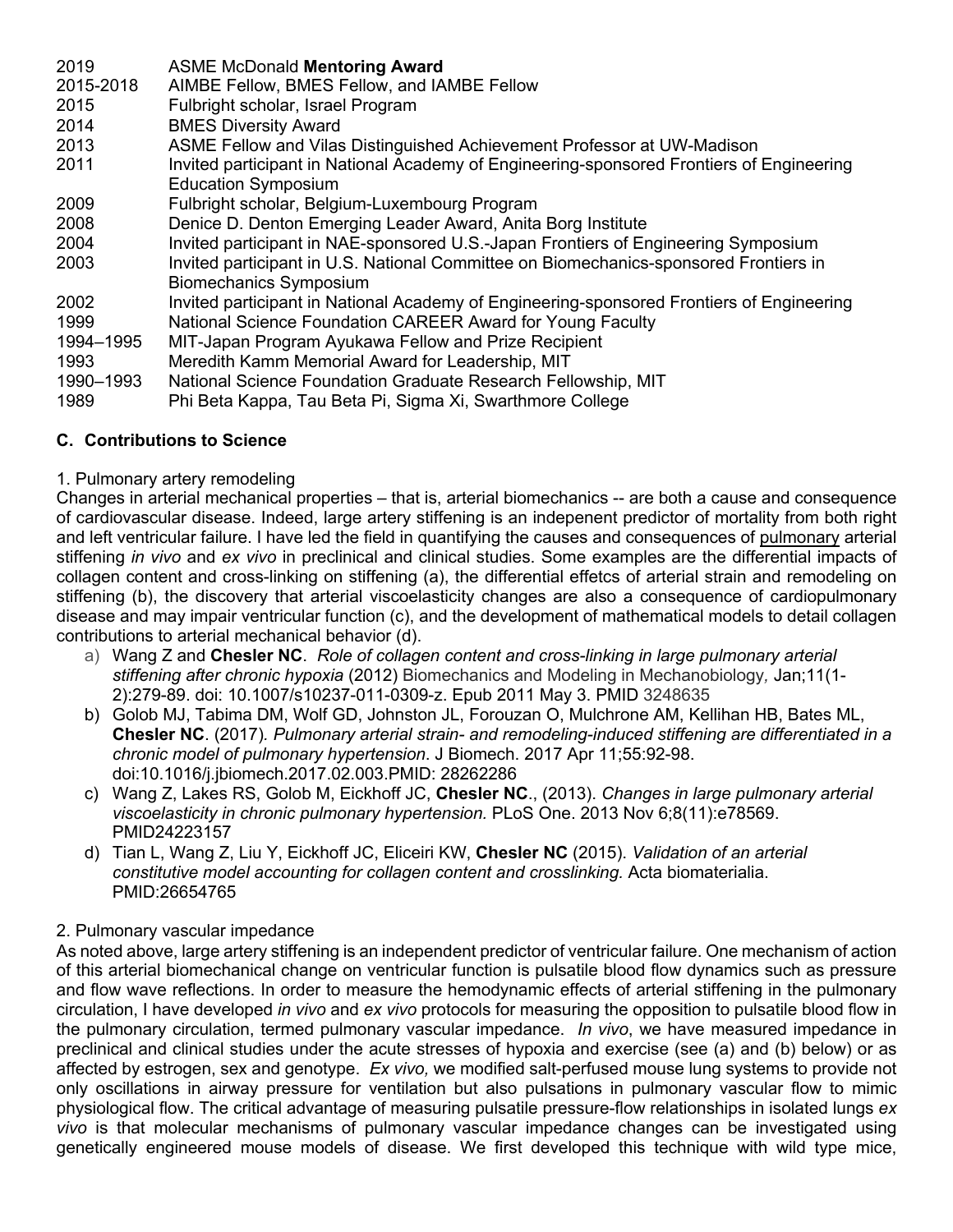generating pulmonary hypertension with embolization and chronic hypoxia, then quantified the effect of vasoactive agents on pressure and flow (c), and have since used this technique with genetically engineered strains. In this proposal, we will adapt our techniques to isolated pig lungs. To date, our work has led to important insights into the determinants of pulsatile flow abnormalities with disease progression and potential new therapeutic strategies for limiting arterial stiffening in pulmonary arterial hypertension (d).

- a) Schreier DA, Hacker TA, Hunter K, Eickoff J, Liu A, Song G, **Chesler N**., (2014). *Impact of increased hematocrit on right ventricular afterload in response to chronic hypoxia.* J Appl Physiol. 2014 Oct 15;117(8):833-9. PMID: 25170068
- b) Bellofiore A, Dinges E, Naeije R, Mkrdichian H, Beussink-Nelson L, Bailey M, Cuttica MJ, Sweis R, Runo JR, Keevil JG, Francois CJ, Shah SJ, **Chesler NC**. (2017) *Reduced hemodynamic coupling and exercise are associated with vascular stiffening in pulmonary arterial hypertension*. Heart. Mar;103(6):421-427. doi: 10.1136/heartjnl-2016-309906. Epub 2016 Aug 26. PMID: 27566296
- c) Vanderpool RR, Kim AR, Molthen R, **Chesler NC**., (2011). *Effects of acute Rho kinase inhibition on chronic hypoxia-induced changes in proximal and distal pulmonary arterial structure and function.*  J Appl Physiol Jan;110(1):188-98. PMID: 21088209
- d) Schreier DA, Hacker TA, Song G, and **Chesler NC** (2013). *The role of collagen synthesis in ventricular and vascular adaptation to hypoxic pulmonary hypertension*. J Biomech Eng. Feb;135(2):021018. doi: 10.1115/1.4023480. PMID: 23445063

### 3. Right ventricular-pulmonary vascular coupling

The cause of death in pulmonary hypertension is typically right ventricular failure. However, various metrics of right ventricular function are in use clinically, most of which do not account for the right ventricular afterload generated by the diseased pulmonary vasculature. One metric that does take a systems-level view of the cardiopulmonary unit is right ventricular-pulmonary vascular coupling defined as the ratio of end systolic elastance (Ees) to effective arterial elastance (Ea). We were the first to develop and validate measurement techniques for quantifying both Ees and Ea for the RV in mice (a) and have since used these techniques to determine the roles of collagen content and cross-linking in progressive right ventricular dysfunction, the impact of estrogen and sex differences, and correlations between Ees/Ea and myocyte mechanics (b) and genetic defects (c) in rodent models of disease. Furthermore, we have developed new approaches to assess coupling in clinical studies (d) and shared these broadly.

- a) Tabima DM, Hacker TA, **Chesler NC**., (2010). *Measuring right ventricular function in the normal and hypertensive mouse hearts using admittance-derived pressure-volume loops.* Am J Physiol Heart Circ Physiol. 2010 Dec;299(6):H2069-75. PMID: 20935149
- b) Liu A, Schreier D, Tian L, Eickhoff JC, Wang Z, Hacker TA, **Chesler NC**., (2014). *Direct and indirect protection of right ventricular function by estrogen in an experimental model of pulmonary arterial hypertension.* Am J Physiol Heart Circ Physiol. 2014 Aug 1;307(3):H273-83. PMID: 24906919
- c) Golob MJ, Massoudi D, Tabima DM, Johnston JL, Wolf GD, Hacker TA, Greenspan DS, **Chesler NC** (2018) *Cardiovascular function and structure are preserved despite ablation of BMP1-related proteases.* Cellular and Molecular Bioengineering. DOI 10.1007/s12195-018-0534-y PMID: In Process*.*
- d) Bellofiore A, Vanderpool R, Brewis MJ, Peacock AJ, **Chesler NC**. (2018) A novel single-beat approach to assess right ventricular systolic function. J Appl Physiol Feb 1;124(2):283-290. doi: 10.1152/japplphysiol.00258.2017. Epub 2017 Oct 12. PMID:29025899

## 4. Multiscale computational modeling

The significant advantage of a computational model-based approach to a scientific question is that modeling facilitates a rigorous cycle of hypothesis testing (quantitative comparison of model predictions to experimental observations), hypothesis refinement (redesign and reformulation of models in light of mismatches between predictions and data), and model-guided experimental design. Recently, we have made significant contributions to understanding cardiopulmonary disease through the application of multiscale models of cellular metabolic processes, calcium dynamics, cross-bridge kinetics, myocyte mechanics, bi-ventricular function and a simple model of whole-body circulatory dynamics (a) and (b). Moreover, we have previously used models to investigate the precision and accuracy of hemodynamic analysis techniques (c), the hemodynamic impact of heterogeneous vascular mechanics, and mechanisms of right ventricular failure that can be inferred from cardiopulmonary hemodynamics (d).

(a) Pewowaruk RJ, Philip JL, Tewari SG, Chen CS, Nyaeme MS, Wang Z, Tabima DM, Baker AJ, Beard DA, **Chesler NC**. (2018). *Multiscale Computational Analysis of Right Ventricular Mechanoenergetics.*